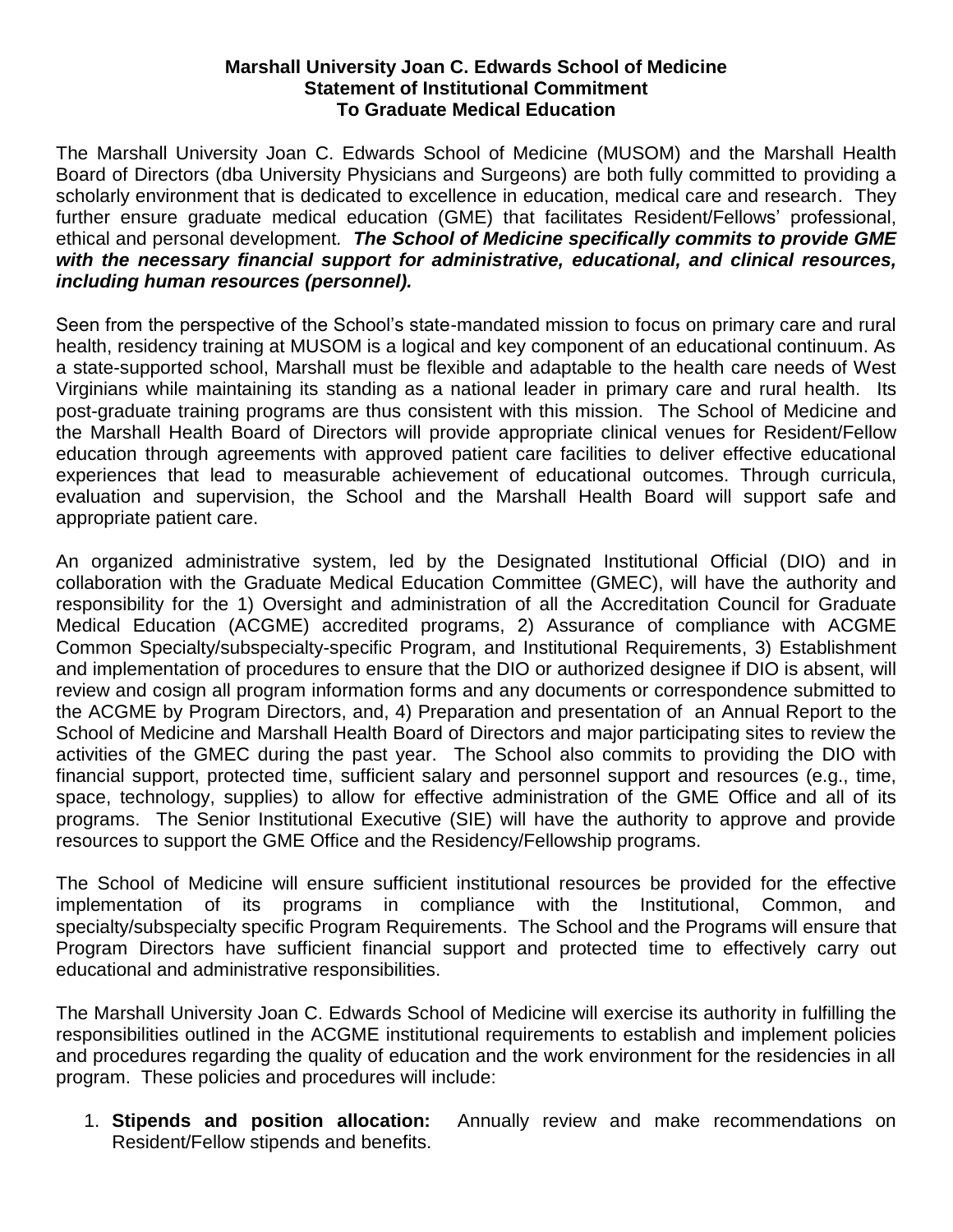- 2. Communication with Program Directors: Provide oversight of, and liaison with, Program Directors; and ensure Program Directors maintain effective communication mechanisms with site directors at each participating site for their respective programs.
- 3. Resident/Fellow Duty Hours: Regularly monitor duty hours to ensure compliance with the institutional, common, and specialty/subspecialty specific program requirements; and consider for approval request from Program Directors prior to RRC for exceptions in the weekly limit of duty hours.
- 4. Resident/Fellow Supervision: Monitor programs' supervision of Residents/Fellows and ensure that supervision is consistent with provision of safe and effective patient care; education and needs of Residents/Fellows; progressive responsibility appropriate to Residents'/Fellows' level of education, competence and experience; and other applicable common and specialty/subspecialty program requirements.
- 5. Communication with Medical Staff: Maintain communication between leadership of the medical staff regarding the safety and quality of patient care.
- 6. Curriculum and evaluation: Assurance that each program provides a curriculum and an evaluation system that enables Resident/Fellows to demonstrate achievement of the six general competencies.
- 7. Resident/Fellow Status: Selection, evaluation, promotion, transfer, discipline, and/or dismissal or Residents/Fellows in compliance with the institutional and common program requirements.
- 8. Oversight of program accreditation: Review accreditation letters and monitoring action plans for correction of citations and areas of noncompliance.
- 9. Management of institutional accreditation: Review the institution's Letter of Report from the Institutional Review Committee of ACGME including the development and monitoring of action plans.
- 10. Oversight of program changes: Maintain oversight of program changes with approval prior to submission to the ACGME by Program Directors.
- 11. Experimentation and innovation: Provide oversight of all phases of educational experiments and innovations that may deviate from institutional, common, and specialty/subspecialtyspecific program requirements.
- 12. Oversight of reductions and closures: Provide oversight of all processes related to reductions/ and or closures of individual programs, major participating sites, and the sponsoring institution.
- 13. Vendor interactions: Ensure appropriate interactions between vendor representatives/ corporations and Residents/Fellows/GME programs.
- 14. Internal reviews: Conduct internal reviews in accordance with the standards set forth by the institutional standards set forth by the institutional common, specialty and subspecialty program requirements.
- 15. Fatigue and impairment: Provide education on Resident/Fellow fatigue and impairment.